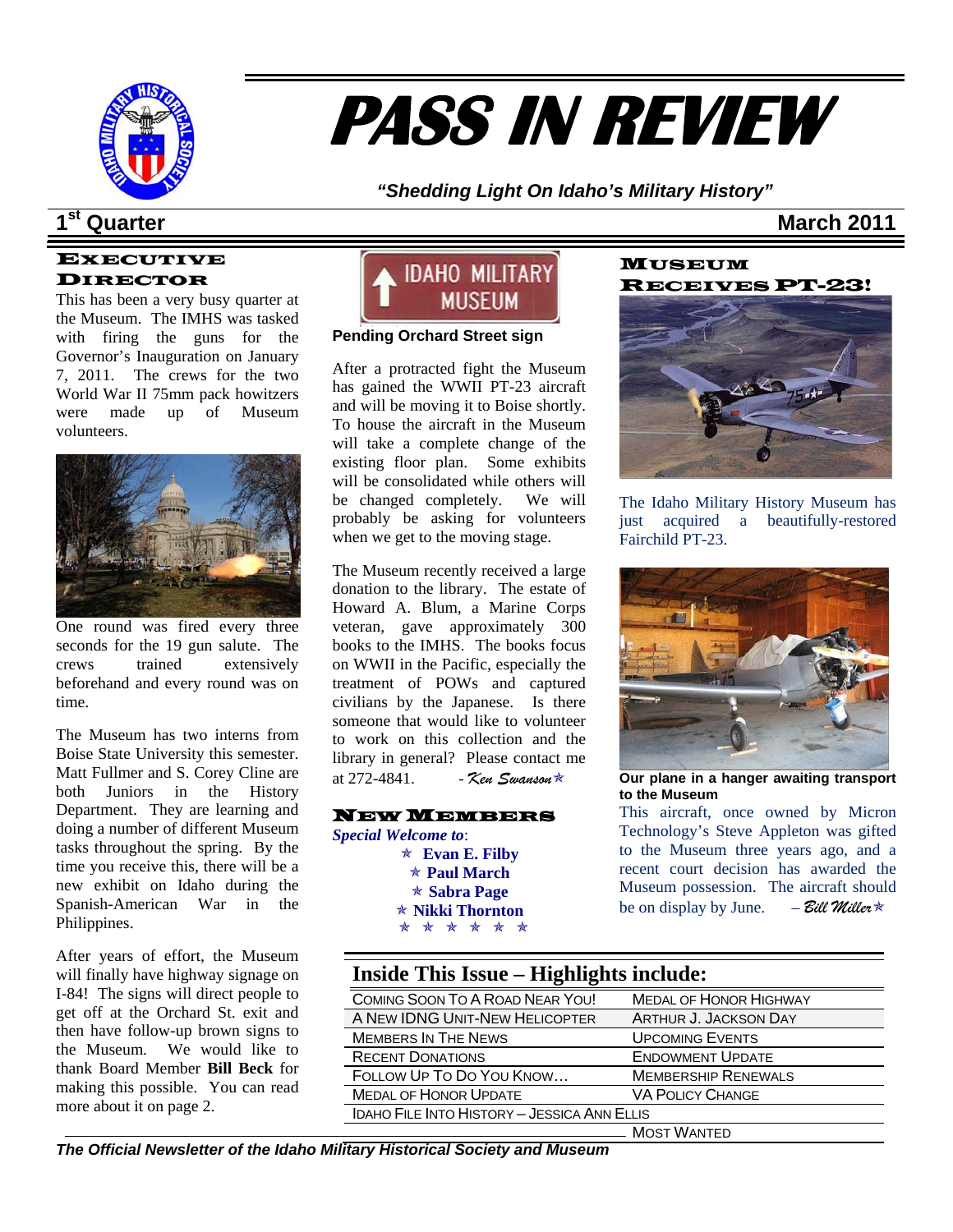## **PASS IN REVIEW** *March 2011*

#### COMING SOON TO A ROAD NEAR YOU!

THIS SIGN WILL SOON APPEAR ON I-84



We are pleased to announce that we have been told by the IDAHO TRANSPORTATION DEPTMENT that there will be new "brown" information and directional signs installed near the new Orchid Street overpass telling the passing drivers that we exist and where we are.

We do not have a firm time frame for when they will be installed but we expect it will be sometime this summer or fall as the Interchange is completely finished. As an added plus, the ITD is doing the installation under their budget.

We are beyond pleased and excited because we are very hopeful that the signs announcing the existence and location of the Museum will increase our exposure in the local community and increase the number of people visiting the Museum.

This project started in April or May of 2007 as a project that I started as a general member. The first challenge was to find someone in the decision making process willing to discuss it. It was a slow pull; several people volunteered to help. Most were well intentioned but

could not follow up. I kept pursuing it- talking to anyone who appeared to be able to help.

In Dec of 2010, over coffee with a business friend, I was given the name and number of the man who could make it happen. That business friend also gave his endorsement to call that contact which helped pave the way.

As of this newsletter, and almost 4 years later, we have a commitment to get the "brown" interstate signs. Persistence does pay off! - *Bill Beck*  $*$ 

#### MEDAL OF HONOR HIGHWAY

On 10 March 2011, Idaho's Governor Otter signed into law Senate Bill 1050.

This bill, sponsored by Senator John W. Goedde, designates Idaho State Highway 3 as the North Idaho Medal of Honor Highway.

The Bill reads in part: "State highway 3, connecting U.S. highway 12 near Spalding with interstate 90 near Rose Lake, shall be designated as the "North Idaho Medal of Honor Highway" to honor Idahoans awarded the congressional medal of honor for their service in our armed forces."

Col Bernie Fisher and three of Boise's TV stations were on hand to witness the event.



**Pictured here are Governor Otter, Col Fisher and Senator Goedde,**  the bill's sponsor.  $\ast$ 

#### A NEW IDNG UNIT-NEW HELICOPTERS



The Idaho Army National Guard is welcoming two new helicopters to Gowen Field.

Fresh from the factory, two new helicopters arrived at Gowen Field on Friday, 18 March. The helicopter is designated as the UH-72A "Lakota" – it is a light utility helicopter designed specifically for the medical evacuation mission the Idaho Army National Guard performs as part of our training mission and will also be used in support of civilian emergency operations throughout the state.

The UH-72A helicopter is built by American Eurocopter in Columbus, Mississippi and is known in the civilian world as the EC-145, in daily use with security agencies, emergency medical service providers and corporations throughout the world.

With its rear-loading clamshell doors, an externally mounted rescue hoist and cabin space that can accommodate two stretchers and a medical attendant, it is considered an optimal choice for its designated National Guard mission.

The two helicopters will operate under the newly formed Detachment 1 of D Company, 1-112 Security and Support Battalion, Idaho Army National Guard.

This new unit and its helicopters will join two other Army aviation units at Gowen Field; those units fly the AH-64 Apache attack helicopter and the UH-60 Blackhawk utility helicopter. The aircrew members who will operate the Lakota have experience in those other two helicopters.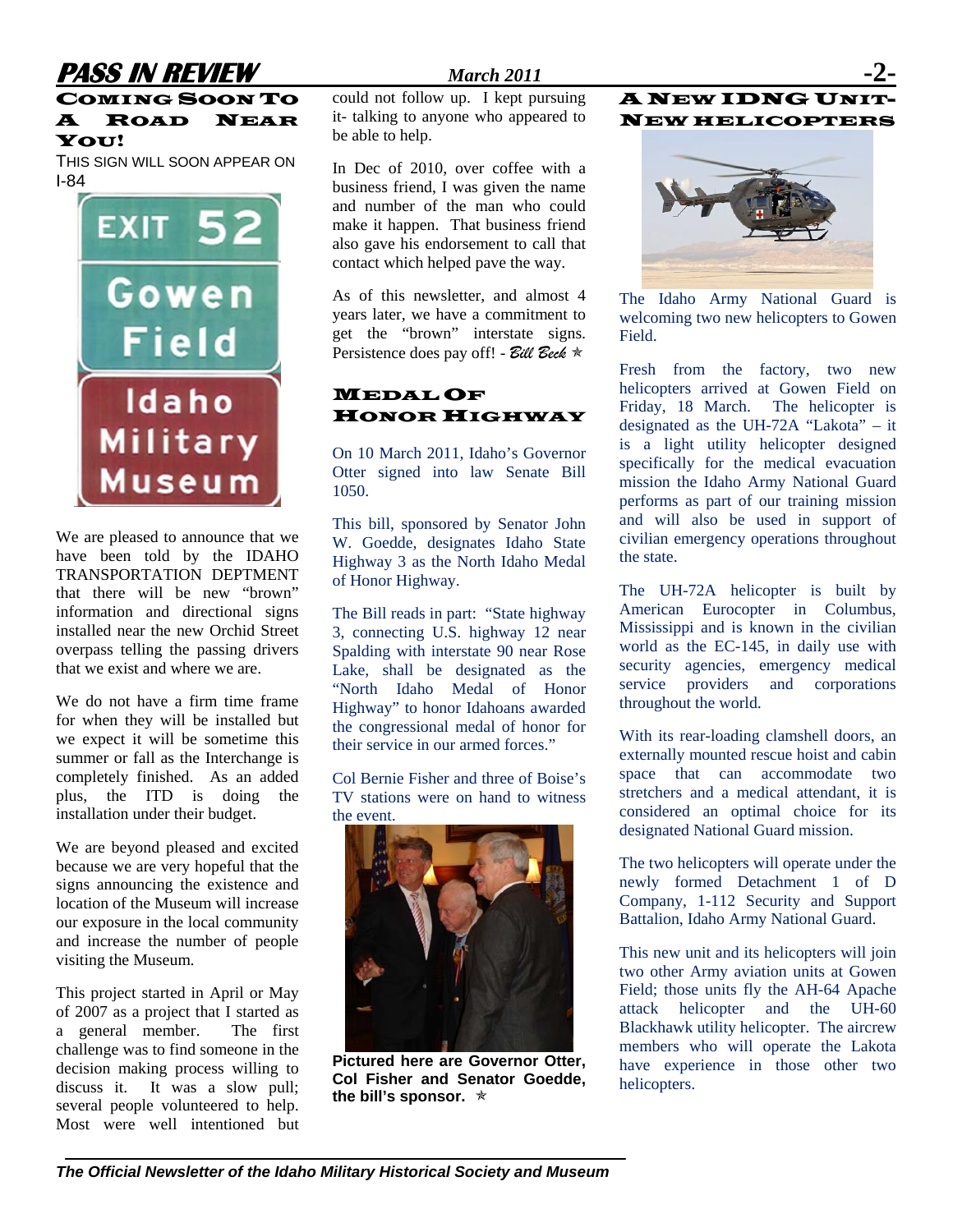The UH-72A Lakota is not designed for combat operations, it is specifically designed to be used for medical evacuation missions.

Additional info about the Lakota can be found at [http://www.uh-](http://www.uh-72a.com/index/index.asp)[72a.com/index/index.asp](http://www.uh-72a.com/index/index.asp)  - *Col Tim Marsano*Õ

#### ARTHUR J. JACKSON DAY



**Medal of Honor Recipient Arthur J. Jackson in the Well of the Senate as Lt. Gov. Brad Little reads the following proclamation:** 

*WHEREAS, Idaho citizen Arthur J. Jackson was born October 18, 1924 and enlisted in the United States Marine Corps in 1943 and is one of only two living United State Marines from World War II who received the Medal of Honor; and* 

*WHEREAS, in the fall of 1944, on the Island of Peleliu, Private First Class Arthur J. Jackson boldly charged and wiped out 12 pillboxes and 50 Japanese soldiers, essentially annihilating the enemy in the southern sector of the Peleliu, as a result receiving the Medal of Honor – the highest military honor awarded; and* 

*WHEREAS, for Arthur's heroic service he received the Medal of Honor and other decorations including two Purple Hearts, a Letter of Commendation, and countless medals; and* 

*WHEREAS, Idaho citizens deserve an opportunity to recognize and thank Arthur for his valiant military career and deep devotion to the United States;* 

*NOW, THEREFORE, I, C.L. "BUTCH" OTTER, Governor of the State of Idaho, do hereby proclaim February 24, 2011 to be* 

### *Arthur J. Jackson Day*

*in Idaho, and I encourage Idahoans to honor this courageous citizen who is the embodiment of the true American hero and who ensures and reminds us of all that is wonderful about Idaho and this great country.* 



Following the reading of the Proclamation, Mr. Jackson received a standing ovation which he gratefully acknowledged. Photos courtesy of Jon Hanian, office of the Governor.

#### MEMBERS IN THE NEWS



Mel and Pat Adamson recently celebrated their  $50<sup>th</sup>$  Wedding Anniversary with a trip to Hawaii. Congratulation to the both of you! $\star$ 

#### **-3-** *March 2011* **PASS IN REVIEW**  UPCOMING **EVENTS**

Here are highlights of upcoming events or activities that the IMHS will be involved in. More details will be posted on the webpage as more information becomes available.

**16 April - Idaho State History Day. IMHS Team to judge Military History Senior Entries; College of Idaho.** 

**26 May – Gowen Field Memorial. The next brick dedication will take place on 26 May 2011.** These bricks must be purchased by 1 April 2011.

**27 May - Larry Gebert of Channel** 7 will be doing his morning show, highlighting our **D-Day open house** and WWII battle reenactment at the **Museum.** 

**30 May - Memorial Day.**  Ceremonial Artillery Battery: 21 Gun Salute to Our Fallen Veterans, **Idaho State Veterans' Cemetery.**

**4 June** – **D-Day Open House and WWII Battle Re-enactment at the Museum.** 

#### RECENT DONATIONS

**Janet Dougherty-Smith** – Paul Gowen's footlocker.



Janet received the footlocker as a gift from Paul Gowen's widow when she left for college in 1969. With the gracious approval of Paul's daughter Stephanie, the locker has joined the rest of the Gowen collection at the Museum.  $\star$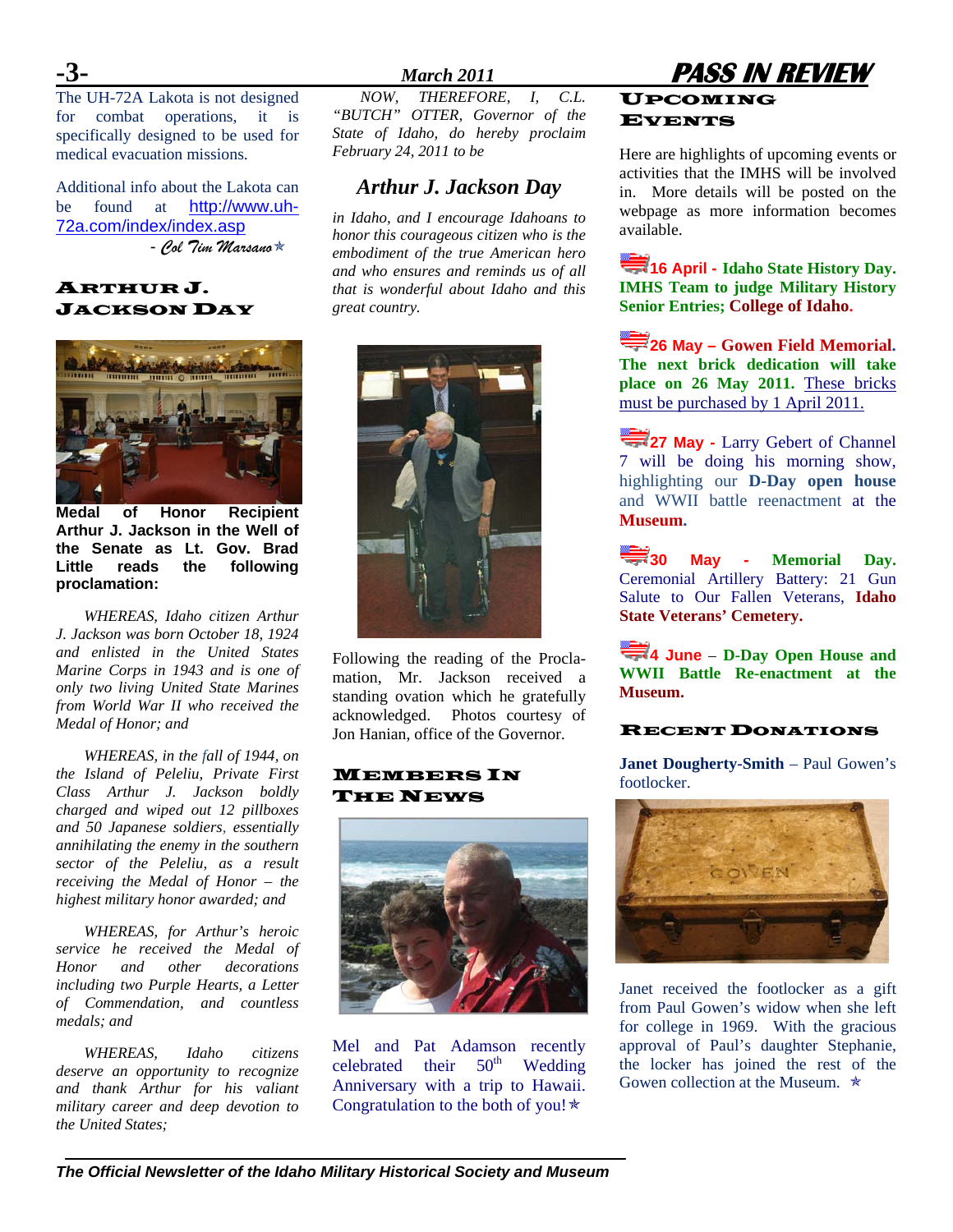

#### ENDOWMENT





Our Endowment balance currently stands at **\$**53,354.00

Recent Endowment Donors include:

> **Joe Icenhower John & Stephanie Locke Lei Lonnie Wood**

Don't forget **the next time you purchase something on line, check this webpage to see if the retailer is listed so the Museum can receive a commission** on your purchase. New retailers are being added everyday!



*Thank you for supporting The Idaho Military History Museum.*  $\star$ 

#### FOLLOW UP TO DO YOU KNOW…?



CLEMENT L. OTTER Caldwell<br>Trp B, 116th Armd Cav Nampa

This prominent Idahoan was enrolled in the 1969 class at the Idaho Military Academy. Can you name him?

This uncaptioned photo and question appeared in our last newsletter. Congratulations to everybody who guessed correctly.  $\star$ 

#### MEMBERSHIP RENEWALS

**Don't forget, it is now time to renew your membership!** Check the label on your newsletter if you aren't certain you have renewed. It will give you the date your renewal is due.

If you receive your newsletter electronically, contact Gayle or Jeff for your renewal date. If you would like to receive the newsletter electronically, send Gayle your e-mail address. With another postage rate increase under discussion, every little bit helps.

| <b>Annual renewals are:</b> |       |
|-----------------------------|-------|
| <b>General Membership:</b>  | \$25  |
| Senior $(60+)$ :            | \$15  |
| <b>Associate (Spouse):</b>  | \$10  |
| <b>Student:</b>             | \$10  |
| <b>Lifetime Membership:</b> | \$375 |

Lifetime payment may be spread out over a one-year period.

**The Idaho State Tax Commission offers a tax credit for contributions to Idaho Educational Entities which include "An Idaho public or private nonprofit museum."** 

The Idaho Military Historical Society is such an organization and **donations to the Society qualify for this credit.**  Please remember the Museum as you plan your donations for the year.  $\star$ 

> Gayle's book *Idaho's Men of Valor*, Medal of

Honor **Recipients** with Idaho **Attachments** is back in print and in stock in the

#### **MEDAL OF** HONOR UPDATE



gift shop.

There are now 46 known Medal of Honor Recipients with strong Idaho attachments. One of the recently discovered recipients is Charles A. Varnum, an Indian Wars recipient, who was attached to the Idaho National Guard in 1908. It is also recorded that the Governor sought to make him a member of his staff.

Another is Nicholas Maher also an Indian Wars recipient, who was living in the Idaho Soldier's Home in Boise when he passed in 1916. His name was misspelled



on his Medal of Honor documents and he went down in history as **Nicholas** Meaher. An application for a MoH marker has been submitted to the VA.  $\star$ 

#### **VA POLICY CHANGE**

On 1 Feb 2011, Mr. Don Murphy, Acting Director of the VA's Memorial Programs Service, wrote what amounts to a cease and desist letter asking that no further Medal of Honor marker (headstone) applications be submitted. They are currently reviewing 23 applications, one of which is for our recently discovered Nicholas Maher.

The VA is reviewing their policies on 1) is a cemetery official qualified to sign the application and 2) should they continue the marker program for those recipients who already have a marker, even though there is no mention of the Medal of Honor on it. The VA has not provided a timeline for their decisions.

Some individuals who have become aware of this pending decision have contacted their Congressional Representatives and expressed their concerns over the pending decisions. We have also received reports that the National Governor's Association plans to weigh in on the matter. If you would more information on this matter, please contact Gayle.  $\star$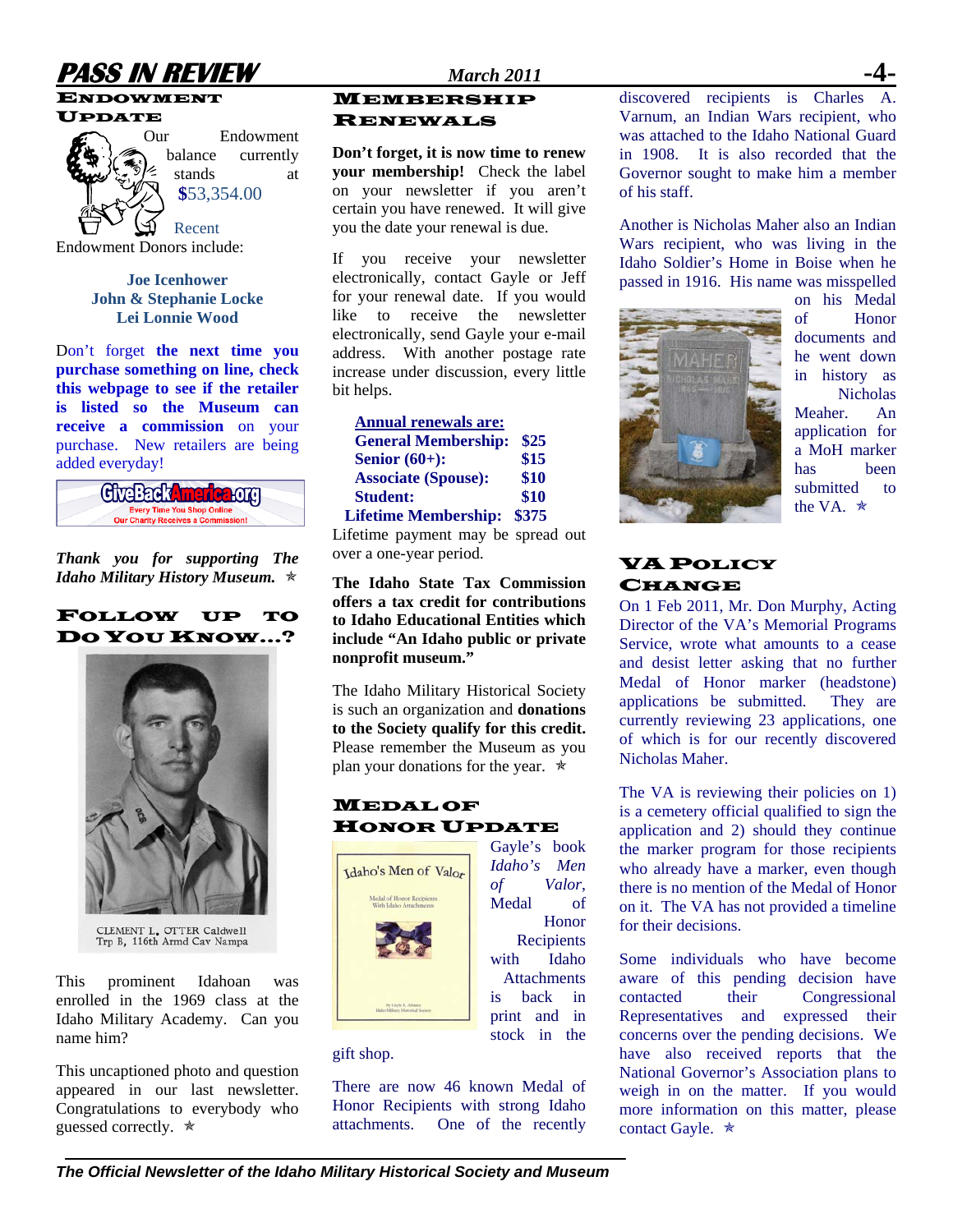IDAHO FILE INTO HISTORY **THE IMHS SALUTES WOMEN'S HISTORY MONTH.**



**Jessica Ann Ellis Bronze Star Recipient** 

**Bronze Star Citation:** for meritorious service from 17 October 2007 through 11 May 2008, while assigned to Headquarters and Headquarters Company, 2d Brigade, Special Troops Battalion, during Operation Iraqi Freedom. Her commitment contributed to our Nation's continual war on terror and her actions represented her dedication to the security of the United States of America. Her sincere desire to bring peace and stability to a foreign nation is an example of what all American Soldiers strive to achieve. No greater honor can be demonstrated by her ultimate sacrifice and she will be forever remembered for her actions. Corporal Ellis' duty performance and selfless service are in keeping with the highest traditions of military service and reflect great credit upon herself, the Multi-National Corps-Iraq, and the United States Army.

Jessica Ann Ellis was born to Steven and Linda Ellis in Burley, Idaho on June 26, 1983. She joined older brother Cameron; later younger sister Amanda joined the family.

Steve Ellis worked as a forester with the BLM and when Jessica was three years old, the family moved to Boise where they lived for four years before Steve was transferred to Twin

Falls where the family then lived for five years.

In 1992, Steve's job took the family to Washington DC. On weekends, the entire family would "escape" the city and go fishing for smallmouth bass on the South Fork of the Shenandoah River in Virginia. After a 'hard' day of fishing, they would paddle to shore, drag the canoe out of the water, and roast marshmallows over a small campfire. According to Steve, "Jessica loved that."

In 1997 the family moved to Oregon where Jessica attended Lakeview High School. While there, she was active in cross country, track and field (she lettered in both) and was a member of the swim team.



**Jessica Ann age 18** 

Lakeview High School's Principal (then Vice-Principal) Bob Nash stated that Jessica was "the most friendly kid you'd ever want to meet...she was friends with everybody in the school. The typical barriers that separate certain types of people did not have any impact on her. …Whether they were a good student, a bad student, a top-notch athlete, she got on very well with everybody."

Bobbie Steninger, who coached Jessica in track and field as well as cross country, said Jessica was a supportive team member. "You could always count on her. Some people are good in a wide variety of ways, and she was the kind of person who always had a smile on her face." "She was just a marvelous young lady who worked very, very hard…she was the kid you couldn't help but love."

Steninger also recalled her as someone "who always lit up the room when she walked in…a hard worker who always practiced hard…she's a sweetheart!" Jessica also served as an inspiration for her teammates.

From 1997 until she graduated high school in 2002, Jessica was enrolled in Lakeview School of Dance with her sister Amanda and took jazz, tap and ballet classes. Her instructor Linda Conroy remembered her as a hard worker. "She was a joy," Conroy said. "She was always helping, and she was just part of the group, a team player."

After graduating high school, Jessica enrolled in Central Oregon Community College in Bend, while working summers as a U.S. Forest Service firefighter in the Fremont-Winema National Forest. Jessica studied at C.O.C.C. until the spring of 2004, pursuing an Associate of Arts Degree.

"Jessica was also adventurous and hardworking, too." Jan Rekow, whose daughter Corri was close friends with Jessica and who ran cross country with her, stated, "She was never afraid to try anything." "I remember a time when she was applying for a fire crew position, and every day I would see her running up and down the road to get in shape and get ready for fire season."

In 2003, Steve became the forest supervisor of the Wallowa-Whitman National Forest and the family moved to Baker City, Oregon. Jessica's mother Linda became a family nurse practitioner for Eastern Oregon Medical Associates.

In September 2004, Jessica entered the U.S. Army with the goal of becoming a Medic. Her dance instructor was not at all surprised to learn that Jessica had enlisted in the service. "She was always a person who liked to help people, so I would imagine that would be a field that she would take to liking. That would be a way she could help people."

Steve stated, "I think she was looking for an adventure." Jessica attended her basic training at Ft. Leonard Wood, Missouri.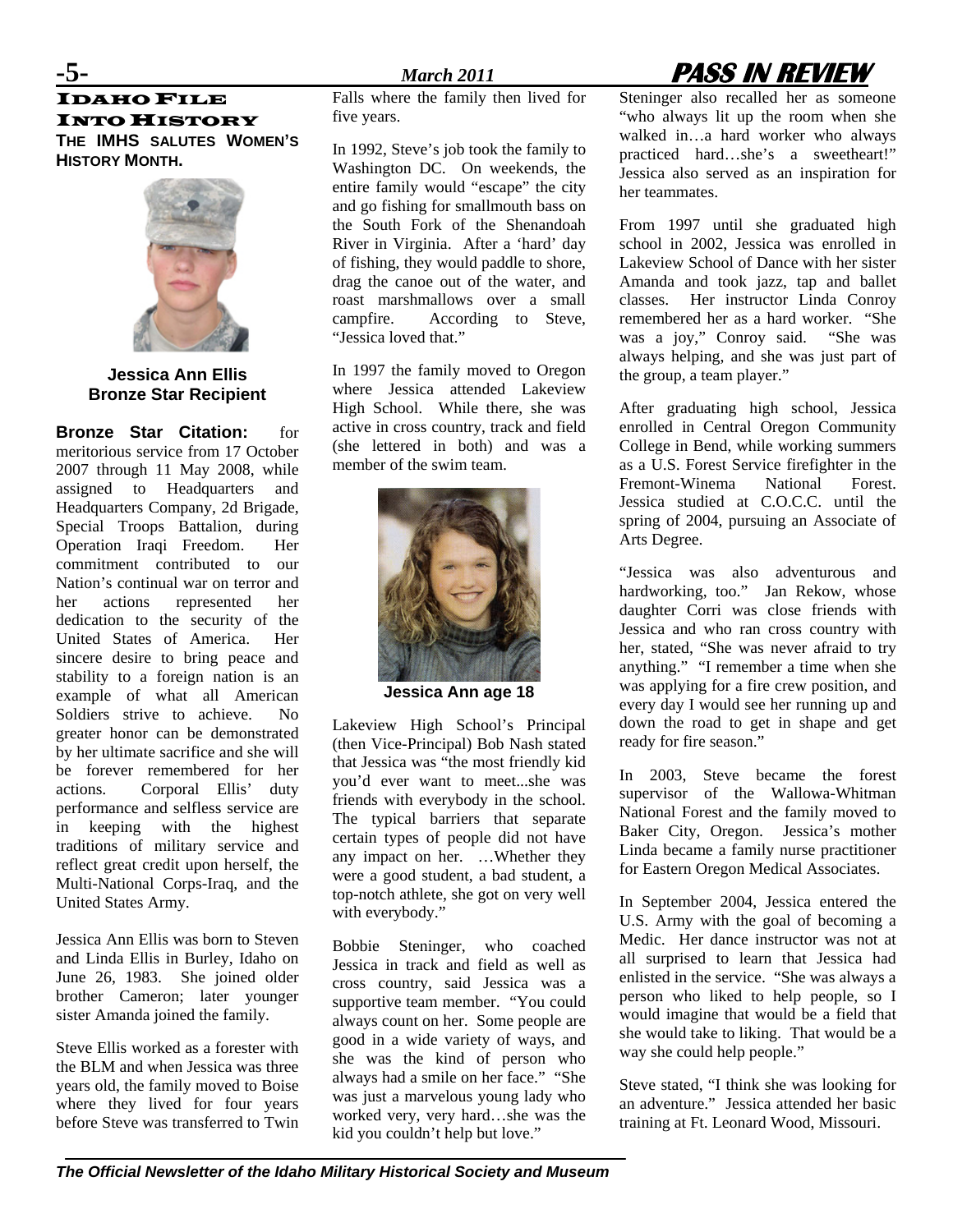## **PASS IN REVIEW** *March 2011* **-6-**



**Steve and Jessica Ellis at Ft. Leonard Wood Missouri right after Jessica graduated basic training**

After graduation from Ft. Leonard Wood, Jessica attended Combat Medic training at Ft. Sam Houston, Texas. She was then assigned to the 101st Airborne Division (Air Assault).

In 2005 Jessica left for a 12-month combat tour in Iraq. She was assigned as a Combat Medic with the 2nd Brigade Special Troops Battalion, 2nd Brigade Combat Team, 101st Airborne Division (Air Assault). While in Iraq, she earned a Combat Medic Badge "for performing medical duties while engaged in active ground combat operations under enemy hostile fire on 27 December 2005."

In March 2006, her convoy was hit twice by a bomb exploding near the vehicle she was riding in. Jessica dismounted and treated the casualties. Her fellow soldiers reported that Jessica was usually the only medic on the convoy which normally numbered 32 personnel. They also reported that there were many times that Jessica not only treated American soldiers but also Iraq casualties and Iraq civilians.

The usual image of a combat medic is an unarmed soldier accompanying troops into battle. Jessica however was equipped with an M-4 rifle, a 9 mm pistol and body armor in addition to her medical/aid bag. (of note, she only carried the pistol on the first tour)

She often went on patrol with combat engineers who cleared away

roadside explosives. Her reason for accompanying them was to provide emergency medical treatment to casualties on the battlefield however Jessica also trained on the 50 cal machine gun-turret gun. A soldier never knew when they would be the one needing to step up. Her priorities were suppressing fire first, being a medic second. When not on patrol, Jessica often worked in the Riva Ridge clinic at FOB (Forward Operating Base) Liberty.



**Fellow soldier Joy Kroemer and PFC Ellis at Camp Stryker Iraq in 2006** 

In the fall of 2006, Jessica returned to the United States and was stationed at Fort Campbell, Kentucky. When on leave, she paid visits to her family in Baker City, Oregon. She was noticeably much more serious. Steve remembered that "she seemed detached at times, like she was doing a lot of thinking." When he broached the subject, Jessica stated, "I'm there for my buddies." She firmly believed that if she wasn't there, she would be letting her buddies down. Her "guys" looked out for her and she helped them. They had trained together at Fort Campbell and were a tight knit group. She had also seen some of them killed in combat.

In October 2007, Jessica left for what was to be a 15-month second tour in Iraq. She was assigned to the same element in the 101st Airborne Division she had served with previously. Her fellow soldiers called her "Doc" Ellis and according to one friend, Jessica "loved what she was doing."

In April, 2008 Jessica was on a night time "road clearing" operation in

Baghdad. The military term for the vehicle she was riding in is Buffalo MPRC which stands for: Mine Protected Route Clearing Engineer vehicle. It is a heavily armored vehicle that is primarily used by combat engineers to clear roadside bombs. Their vehicle, often referred to as simply a Buffalo, was struck by a roadside bomb. The Buffalo burned as did Jessica's Medic (Aid) bag and rifle. Even so, Jessica returned to road clearing duties as soon as she was able. Jessica's fellow service member SPC Roberson stated, "Even though her job was dangerous, and she knew it was, she always wanted to be out with 'her guys' rather than working in the clinic."



**Jessica on combat patrol in a Buffalo on her second tour in 2008** 

Jessica called home shortly afterwards and told her parents, "this is a very dangerous place to be" and that "it was heating up again." Her comment was, "she got her bell rung."



**Jessica, 3rd from the right, and some of "her guys" next to a Buffalo in 2008** 

Then dawned May 11, 2008; a short three weeks since her encounter with the roadside bomb. It was Mothers Day. That evening, Jessica was accompanying a group of engineers, her buddies, on another mission in North West Baghdad when their convoy came under attack.

The Buffalo in which Jessica and four others were riding was struck by multiple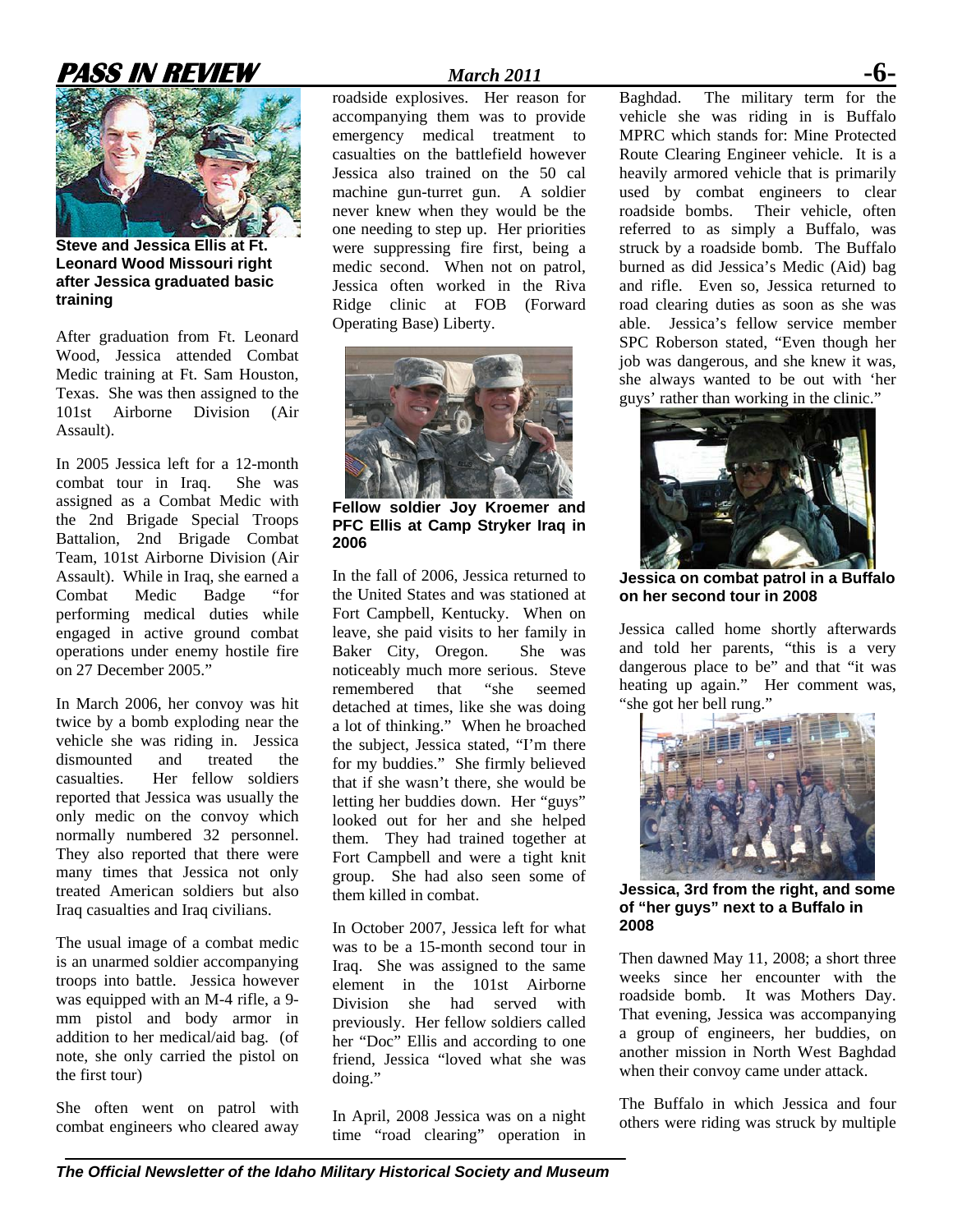# **Formed** *March 2011* **<b>PASS IN REVIEW Formed** *PASS IN REVIEW*

 $EFPs$ ,  $(Explosively)$ Penetrator warheads). Jessica was seated behind the driver when the devices exploded. Jessica did not survive; she was 24 years old.

Jessica was the second woman from both Idaho and Oregon to be killed in the conflicts in Iraq, Afghanistan, Pakistan and Kuwait.



She was posthumously awarded the **Bronze Star** and Purple Heart. Her other awards and decorations include: Army Commendation Medal; Army Good

Conduct Medal; National Defense Service Medal; Iraq Campaign Medal; Meritorious Unit Citation; Global War on Terrorism Service Medal; Army Service Ribbon; Overseas Service Ribbon; Combat Medical Badge; and Weapons Qualification, and M4 expert.

Following a funeral in Baker City, Oregon, she was buried in Section 60, Site 8659, in Arlington National Cemetery.

She was gone but most definitely not forgotten.

On Veterans Day in 2009, the city of Bend, Oregon dedicated a memorial to its fallen soldiers from WWI forward.



**Jessica's name is engraved on the monument on the water's edge-Photo courtesy of Dick Tobiason** 

The state of Idaho also erected a memorial to its service members who paid the ultimate price in the Global War on Terror.



The memorial includes two pillars with the names of Idaho's fallen. This is the pillar with Jessica's name engraved upon it. Pictured here, her name is the 3rd up from the bottom-Photos courtesy of George Johnson and Gayle Alvarez.

On September 10, 2010, the families of Idaho's fallen warriors gathered for a private preview of the memorial. Each family was presented with a black granite plaque with their loved ones name engraved upon it.

The granite and engraving were identical to that on the memorial. They also received a certificate of condolence and recognition from the state of Idaho, and a U.S. Flag that had been flown over the U.S. Capitol in their loved ones honor.

The next day, September 11, 2010, the anniversary of the attack on the World Trade Center and the Pentagon, the memorial was publically unveiled. Steve and Linda had been unable to attend the proceedings on the 10th and received the tributes to Jessica on the 11th.



**General Gayhart presents Steve and Linda Ellis the black granite plaque with Jessica's name engraved upon it-Photo courtesy of George Johnson** 

Jessica is also remembered at the Wildland Firefighter Memorial in Boise, Idaho.



In November 2010, Jessica's unit was relocated to Afghanistan. In her memory, the new Battalion Aid Station at FOB Wilson, picture here, was named in her honor. In December 2010, U.S. Navy Admiral Mike Mullen, Chairman of the Joint Chiefs of Staff, visited Afghanistan and the CPL Jessica Ellis Battalion Aid Station. On the left is Mrs. Mullen, wife of Admiral Mullen and SGT Hillway. The name of other soldier is unknown. Photos courtesy of Joint Chief of Staff webpage and *The Nighthawks Report* Vol #1, December 2010.

Additionally, Central Oregon Community College contacted Steve and Linda. It turned out that Jessica was just six credits shy of her degree when she enlisted in the military. Steve and Linda were then told that the College included Jessica's time in the service towards her degree and as such were awarding Jessica her degree, albeit posthumously.

Ft Campbell, Kentucky also built a memorial to Jessica and every May 11th as well as every Memorial Day, it is covered with flowers and mementoes.

*Editors Note: A very special thank you to Steve Ellis for sharing Jessica's story with us.*  $\ast$ 

#### MOST WANTED



¾ **Volunteers and Docents –** our Docent shortage is critical, especially on Saturdays.

We are also looking for help in the

#### Library.

If you can spare 4 hours a week, we can *really use your help*. Please call Ken at  $272.4841.$   $\star$